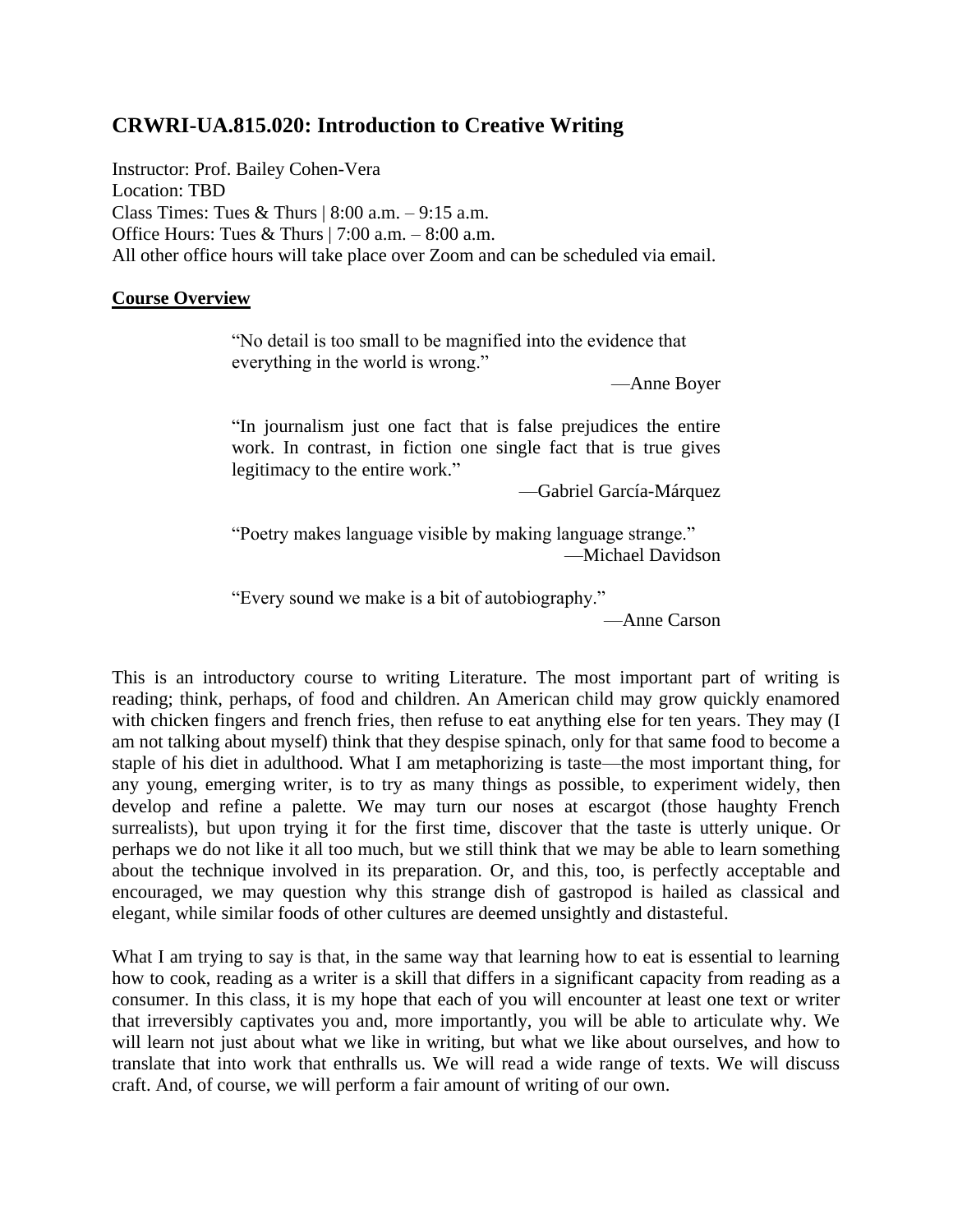However, this comes with two disclaimers. As alluded to in the above paragraph, reading and writing are extremely intimate, fragile, and personal experiences—to do these two sacred acts in a classroom environment with an inescapably colonial structure, under the purview of one of the largest private universities in the world, and among strangers whom we did not choose to be alongside—each of these circumstances presents their own unique challenges which we will have to, eventually, confront and overcome. To do this, we will lead with kindness, curiosity, and intellectual rigor. We will be humble and hungry, oriented ceaselessly towards bewilderment and generosity. We will read, respectfully.

The other disclaimer is one more personal. I mentioned that reading and writing has to do with taste and preference—this is, ultimately, not an "Introduction to Creative Writing," but a college course; more specifically, this is a syllabus that I designed. It is impossible to provide a holistic list of foundational texts, and it is impossible to read the "entirety" of a "canon." I believe that every professor does this to an extent, and it is something that I would like to be upfront about— I am assigning the below texts because they are texts that I like or am interested by. I am structuring the class in the following way because it is my belief that this structure will be most nurturing and productive. This syllabus, like all syllabi, is incomplete and flawed. We have only a season to be introduced to an entire medium of art.

That being said, if you could not tell by this lengthy overview, reading and writing literature is something I am extremely passionate about. There are few things in this world I love more, and it is my personal philosophy that the things we love should be shared with genuineness and respect. Because I respect literature, I will do my best to teach it the way I believe it deserves to be taught. I will teach only the works that I love, not out of selfishness (although this has undoubtedly played a factor), but with the knowledge that I will be so excited to revisit these texts that I will be able to dedicate myself fully to their instruction. Unfortunately, this means that this class is as untrustworthy as my preferences.

So, what will we be doing? We will be reading poetry and prose, challenging the forces that urge us to separate the two. We will be creating work of our own and responding to the work of others. We will begin to develop our own philosophies of literature as we discover and cultivate our obsessions. We will be scholars of the soul, aspiring to be in community with one another as we learn and grow.

### A Note on Access:

Highlighted texts can be accessed through their hyperlinks in the class schedule below. For all other texts, PDFs will be provided. However, this often makes for a suboptimal reading experience. Additionally, I would appreciate if electronic usage in the classroom were kept to a minimum. Of course, printing is often wasteful; because of this and other valid circumstances, I understand the temptations and necessities to use eReaders. Proper classroom electronic etiquette might look something like keeping a tablet / laptop facedown / closed, except for when actively and relevantly using the device, such as by citing directly from a text or taking notes, though notes should be taken by hand if possible. To incentivize a non-electronic reading experience, in addition to supporting New York's literary scene, *Extra Credit will be given to students who can*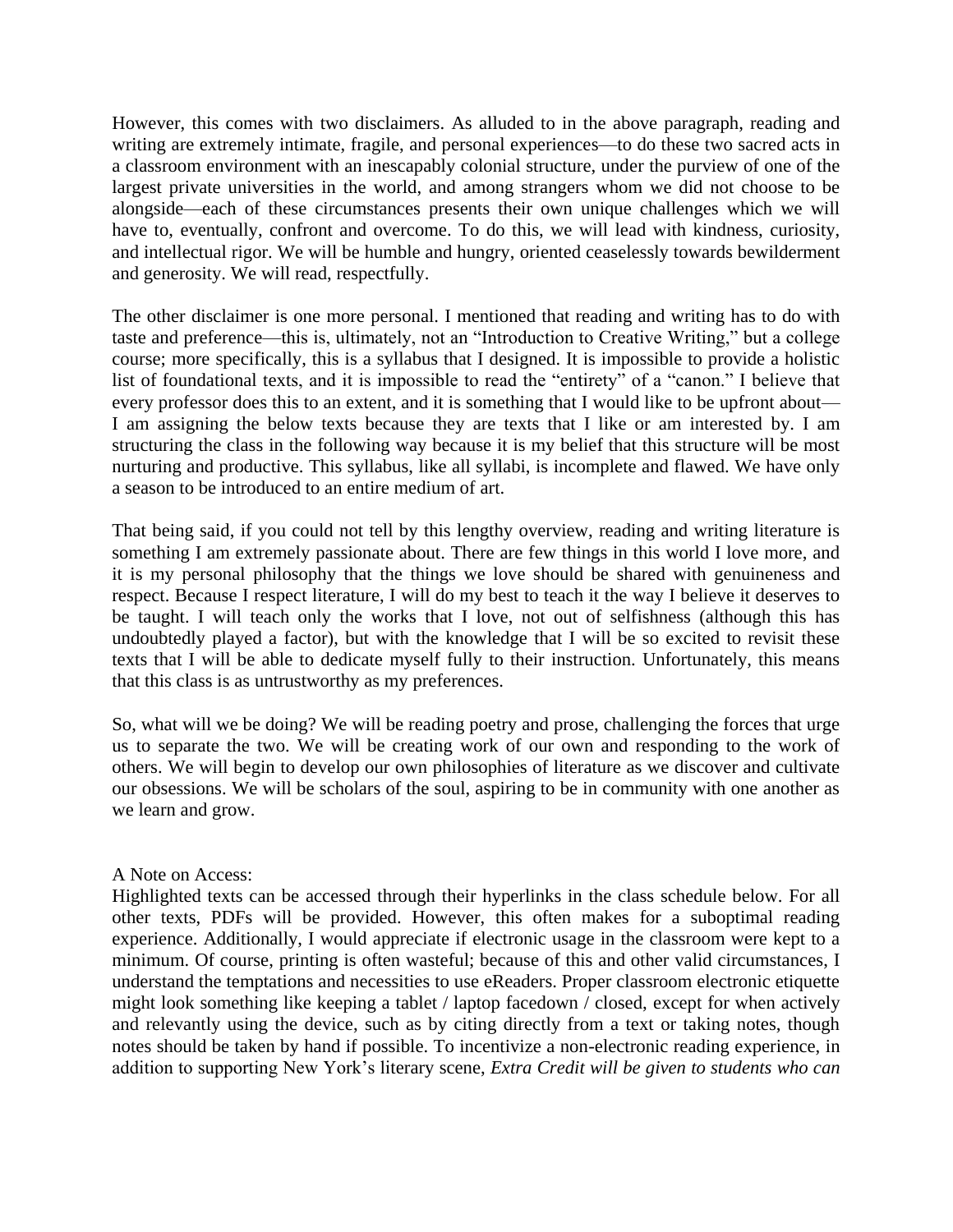*provide proof of purchase for all required texts from an independent bookstore not located in Manhattan, or proof of obtainment for all required texts from a public library.* 

## **Required Texts**

To Float in the Space Between | Terrance Hayes The Beauty of the Husband | Anne Carson Memory for Forgetfulness | Mahmoud Darwish trans. Ibrahim Muhawi Ghost Of | Diana Khoi Nguyen The Undying | Anne Boyer Swing Time | Zadie Smith

The above texts are not only assigned for their formal and / or literary merit, but also as a way to model or provide inspiration for your final project, which is described in more detail below.

Additionally, here are some texts that I wish I could teach, but, unfortunately, we lack the time. Reading these texts specifically may increase your appreciation for other texts that we read in class, and vice versa:

Garments Against Women | Anne Boyer Plainwater | Anne Carson One Hundred Years of Solitude | Gabriel García-Márquez Don't Let Me Be Lonely | Claudia Rankine Jane | Maggie Nelson feeld | Jos Charles Currently & Emotion | Sophie Collins DMZ Colony | Don Mee Choi Changing My Mind | Zadie Smith Midwinter's Day | Bernadette Mayer Investigations of a Dog | Franz Kafka Jazz | Toni Morrison Voyager | Srikanth Reddy Junk | Tommy Pico

### **Grading Breakdown**

65% Final Project 25% Attendance and Participation 10% "Pop Quizzes"

#### Final Project:

By the end of this class, you must have produced a "thing." It can be a portfolio or collection of poetry, prose, photography, criticism, collage, or any combination of these.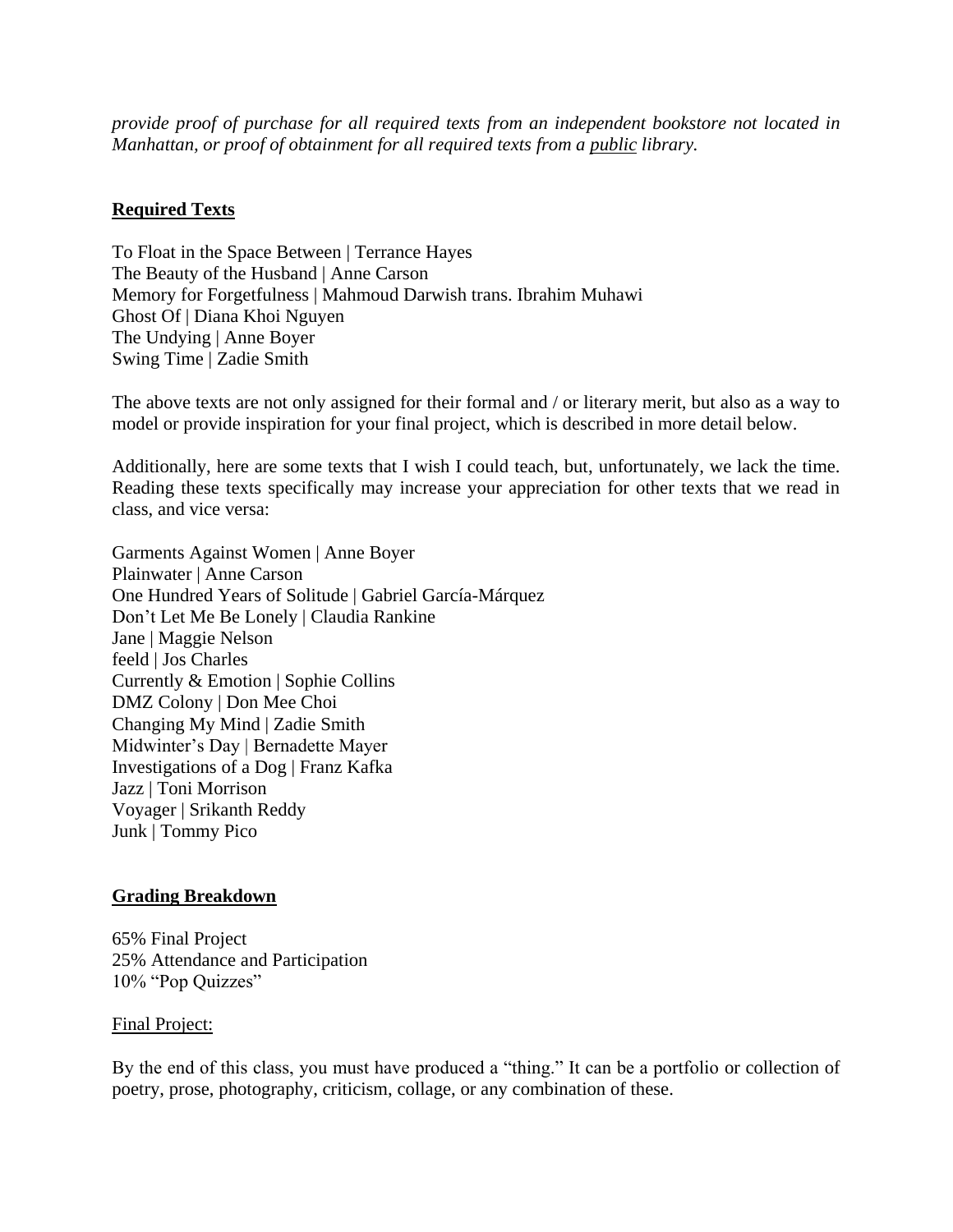Final projects written exclusively in prose should range from 12-20 pages single spaced, while final projects that make use of white / blank space, or feature artwork and/or photography should range from 15-25 pages single spaced. Although this may seem like a high work requirement, please keep in mind that it is the only written assignment for the entirety of the semester. There is no written homework requirement, nor is there a written midterm.

If you have absolutely no idea of what you want to write, I would recommend beginning to keep a diary in which you write in a particularly literary (you may define this however you wish) voice, as I have found that this highly generative and can oftentimes end up being interesting as a project of its own. Some classes in the Literatures in English department require something like a 1-2 paragraph response to each of the assigned readings; although I do not plan on requiring any such assignments, a collection of these would make for a successful final project, should you choose to circumvent a more "creative" project, by which I mean writing original poetry and/or prose. A particularly interesting project would be a combination of these, one in which a student interrogates the ways in which the readings done in class are affecting their day-to-day lives, or their outlooks on day-to-day lives.

Moreover, there will be four "progress checks" throughout the semester, during which we (I will also be participating in this and writing my own final project alongside you) will workshop each other, providing feedback for what has been begun and offering suggestions as to how to continue forward. These progress checks are designed to help us hold each other accountable as we write, while simultaneously offering an opportunity for experience in a workshopping environment.

Grading of the final project will be sub-divided as follows:

25% Evidence of effort

Pretty self-explanatory! Try hard! Create something you can feel excited by as you are working on it and something you can feel proud of when you have "finished" it.

25% Evidence of contribution and response to progress checks

- Essentially, are you actively contributing to workshop discussions in a respectful manner? Are you able to discern between feedback that you found productive and feedback that you think missed the mark of interpreting your own work? Are you able to disagree productively and respectfully? As much as a workshop is a space for hearing and responding to the first impressions of others, it is also a space *to develop confidence in your own style and voice, as well as learning how to grow against and* (not or) *alongside others*.
- 10% Evidence of engagement with texts assigned throughout the duration of the class
	- This does not mean that you must discuss all or any of the texts we read in class in your final project, but rather that your work reflects an understanding of the craft and techniques demonstrated in the texts we read in class. Of course, should you decide to write criticism / responses directly to what we read in class, this is more than acceptable.

5% "Creativity"

- Be an artist! Have fun!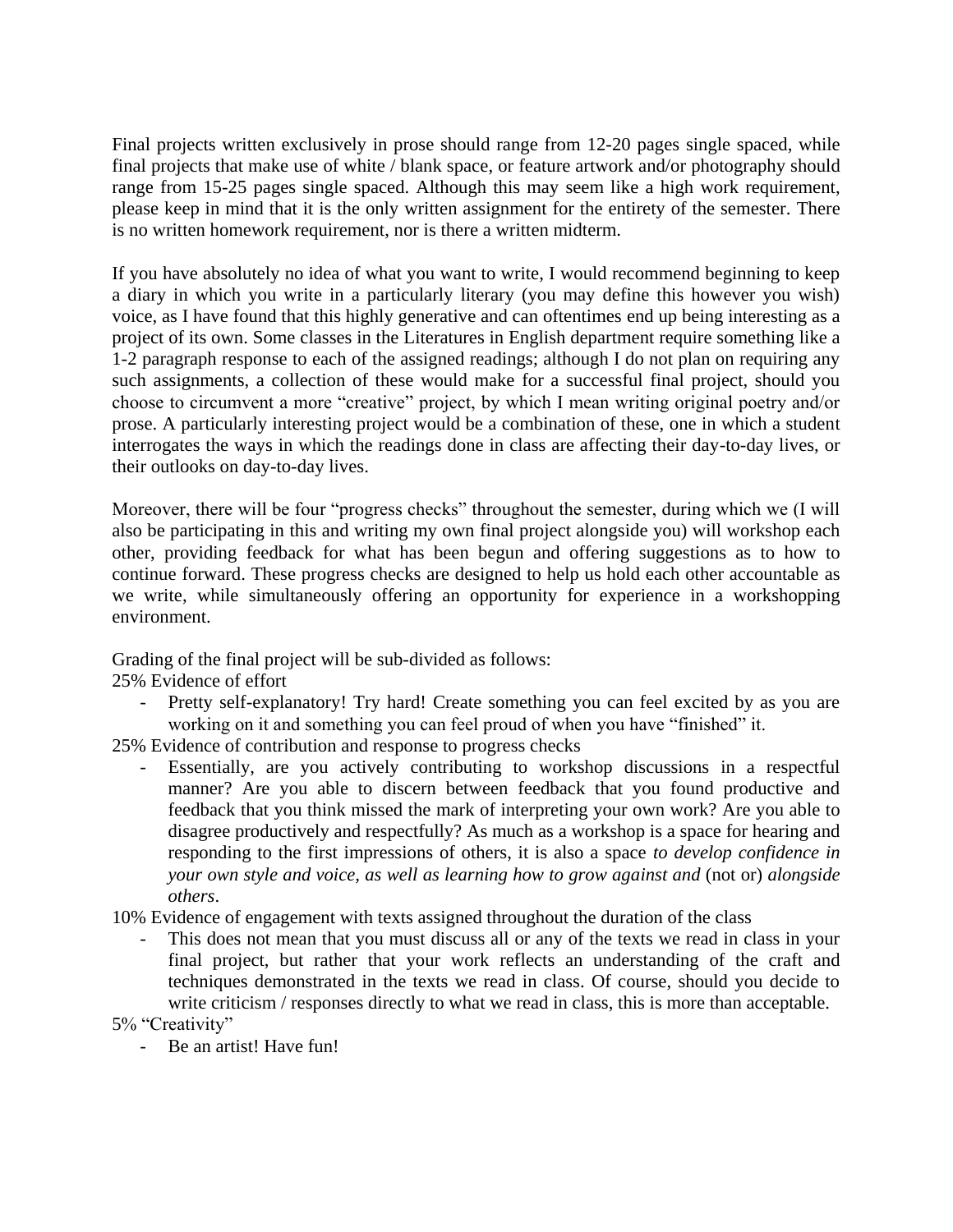IMPORTANT: All students must meet with me for office hours at least once during the semester to discuss their final project, preferably before the third progress check. Please email me to schedule a time, especially if my listed office hours do not match your availability. All office hour meetings will take place over Zoom or immediately before class, meaning as early as 7:00 a.m.

Final Projects are due via email by May  $17<sup>th</sup>$ ,  $11:59$  p.m.

## Attendance and Participation:

Everyone is allowed one excused absence without advanced notice. After this, students must email me *at least twelve hours in advance* if they know that they will miss class. After two absences, students will be expected to reach out and schedule office hours with me to discuss the texts that were discussed by the class in their absence. Failure to comply with these standards will result in a deduction of five points from this grading category for every missed class, beginning with the third absence. Arrival to class more than 20 minutes late will be considered an absence. With regards to participation, a successful student will offer a significant contribution to class discussion at least once a week.

## "Pop Quizzes":

Please don't worry—these are more of reading checks than anything else. Simply put, at ten times throughout the semester, I will ask you, at the beginning of class, one question on the assigned reading due that day. It will be something like "What was your favorite line of a poem you read last night?" or "To you, what was the most memorable part of the assigned essay or short story?" If you can respond all ten of these times proficiently, you will earn all ten points for this category.

### Some Notes on Progress Checks / Workshops:

I do not intend to run a traditional (see: the "Iowa model") workshop in this class. I have rarely found such workshops helpful, specifically due to the fact that these workshops tend to encourage a hyper-fixation on one "piece" of writing, thereby narrowing the workshop's vision, as opposed to a more expansive outlook—one that considers the writer's journey in working their way through their obsessions, stylistic journeys, and thematic impulses. It is my belief that orienting the "workshop" towards a "progress check" made alongside a community of writers is more conducive to the ongoing-ness at the crux of the practice of writing, rather than critique, which I find to be choppier, more focused on the cycle of creation and destruction. This belief, formed by my own experiences in workshop, has largely shaped the way I wish to structure this class. We will spend the first half of class (up until Spring Break) getting to know one another, as we learn about each other's tastes, interests, and attitudes, reading and writing alongside one another. Occasionally, during this first half, students will write in class and have the opportunity to share their writing (done in or outside class) with the rest of their peers—however, no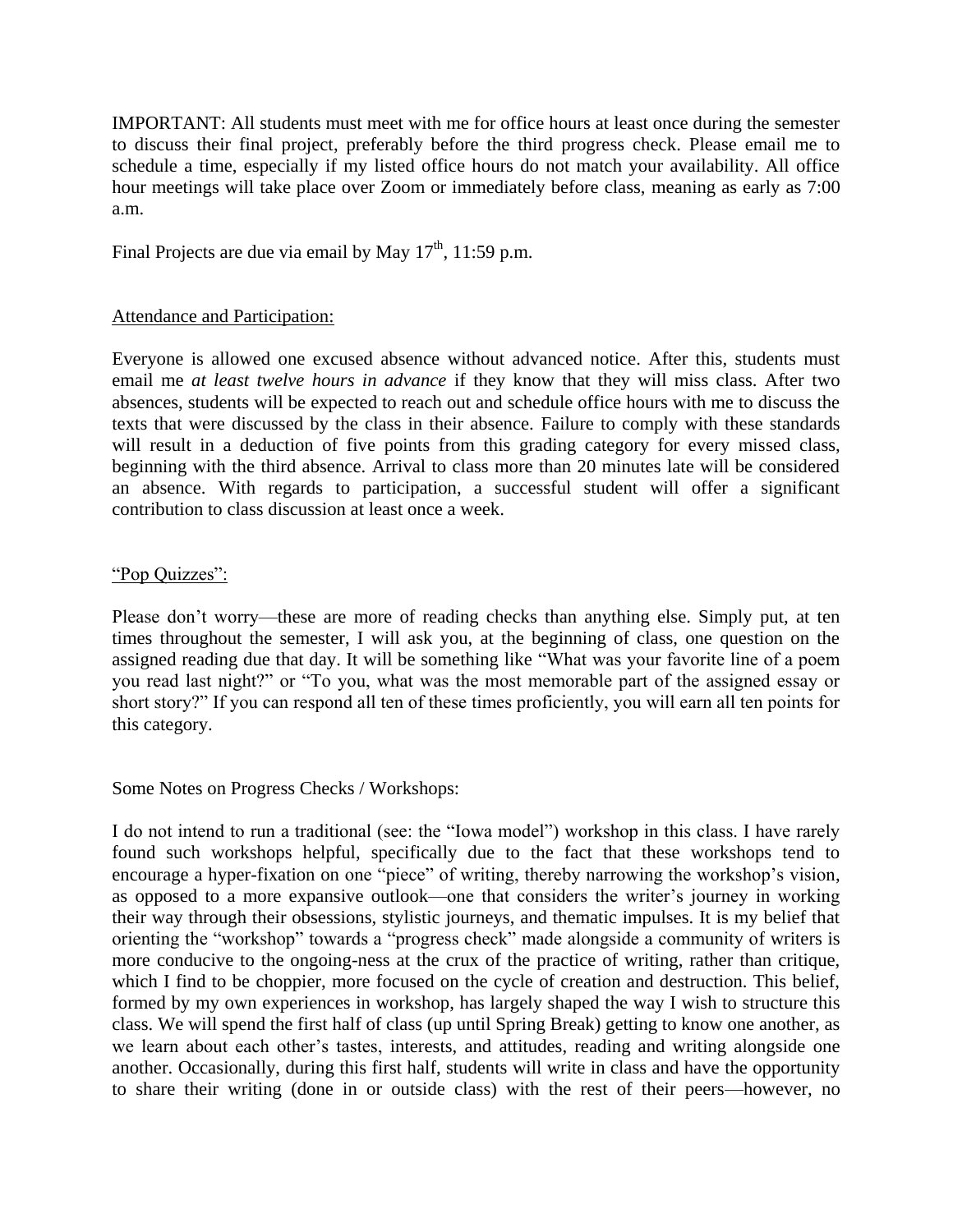workshopping will take place during this time. Instead, after we have gotten to know each other a little bit better, students will spend Spring Break thinking about who they would like to have in their workshop groups, which will be comprised of 3-4 people, depending on class size. Over Spring Break, I ask that students email me with a list of five names *in no particular order* of their peers with whom they would like to work. Using these preferences, I will create workshop groups. The purpose of keeping workshop groups small is so that students will get to know each other's work and final project ideas on an intimate level; they will be able to see the growth and evolution of each other's writing and thinking over the course of the semester. Students are, of course, encouraged to meet with peers not in their workshop groups and discuss their writing and final projects after / outside of class. If I notice, for example, that two students are working towards similar project ideas or otherwise might benefit from conversation with one another, but are in different workshop groups, I will facilitate a meeting and/or conversation between these two writers. While in class, students should keep the following in mind while participating in progress checks / workshop:

- 1) Never assume the "I" of the work is the writer themselves.
- 2) Nothing brought into a progress check is a finished piece. Nothing is ever a "finished piece." Because of this, students should orient their comments for one another towards:
	- a. how the writer might experiment further (or in a wildly different direction) with their work.
	- b. questions as to how the writer sees their own work, or how they plan to move forward exploring their subject(s)  $\prime$  obsession(s)
	- c. recommendations of viewing or interacting with media or art (movies, books, exhibits, etc.) reminiscent in some way of the writer's shared work
- 3) Writing, by its nature, is often a deeply personal act. Some students may choose to bring in work they feel a seemingly inexplicable attachment towards. With this in mind, when workshopping, we will always lead with curiosity, generosity, and kindness.
- 4) Students should generally be asking questions to the writer about their work, or proposing ways of how they might *continue* their draft, not necessarily go back and change something. Students should avoid value-based statements (I liked... / I didn't like... / I didn't get...) and *only speak to their personal experience engaging with the text when paired with a specific critique on craft* (I had a visceral reaction to this story's ending due to the intense and vivid imagery at the story's close / I was surprised by this tonal switch that occurs midway through this poem because it seems logically inconsistent with how the speaker had been set up so far). This way, the writer will be able to decide for themselves whether or not that reaction or response to their work was a desirable one, in accordance with their intentions while writing.

### A Note on Labor:

I hold steadfast to the belief that writing is work. It demands effort, care, precision, and complex analysis. It invites frustration, and, perhaps more than other areas of study, scrutinizes and makes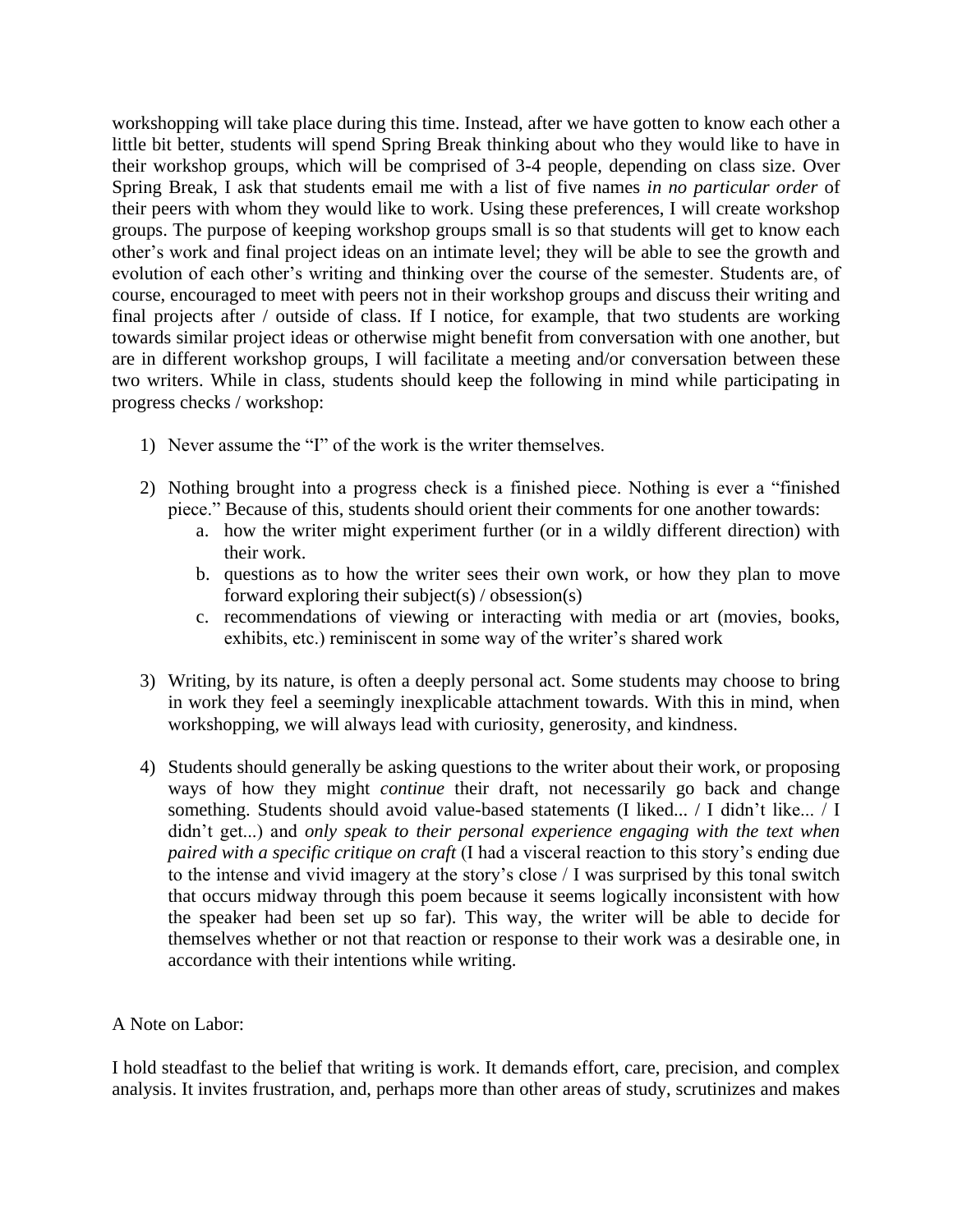you aware of your own inaction. Writer's block / frustration can be infuriating, especially if you have been conditioned into having exceptionally high standards for yourself with regard to output. However, this is precisely why the creative writing classroom must be a place of empathy and care. I believe it is the role of the professor to find a balance between demanding rigor, labor, and attention from their students while also providing them with a space to air their grievances, express their frustrations, and, most importantly, prioritize their own mental health. In the below syllabus, I have made an effort to respect your time by including approximate time estimates for each of the assigned readings. The readings assigned due Thursdays should generally take between 1-2 hours, while the readings assigned due Tuesdays (you will have, presumably, more time to complete these) should take between 1.5-3 hours. A good habit to get into would be reading for approx. half an hour every morning / night in bed, possibly instead of or before watching Netflix, or reading on the subway / your commute—doing this should allow for you to complete reading of the assigned texts on time and with ease.

## **Disability Disclosure Statement:**

Academic accommodations are available to any student with chronic, psychological, visual, mobility, learning disability, or who is deaf or hard of hearing. Students should please register with the Center for Students with Disabilities at 212-998-4980.

NYU's Henry and Lucy Moses Center for Students with Disabilities 726 Broadway,  $2<sup>nd</sup>$  Floor New York, NY 10003-6677 Telephone: 212-998-4980 Website: [www.nyu.edu/csd](http://www.nyu.edu/csd)

## **Student Wellness Policy:**

Unless we see explicit evidence that the speaker of a work is the writer themselves, we assume the speaker is fictional. However, certain content relating to murder, depression, suicide, sexual assault, or severe mental distress, such as seems to be a possible cry for help, will likely prompt the instructor's attention. Please send an email putting this work in context before submitting work, especially for workshop, that may be interpreted as such. If you do feel you need someone to talk to at any point in the semester, please feel safe to reach out to me and I can guide you to the NYU Wellness Center.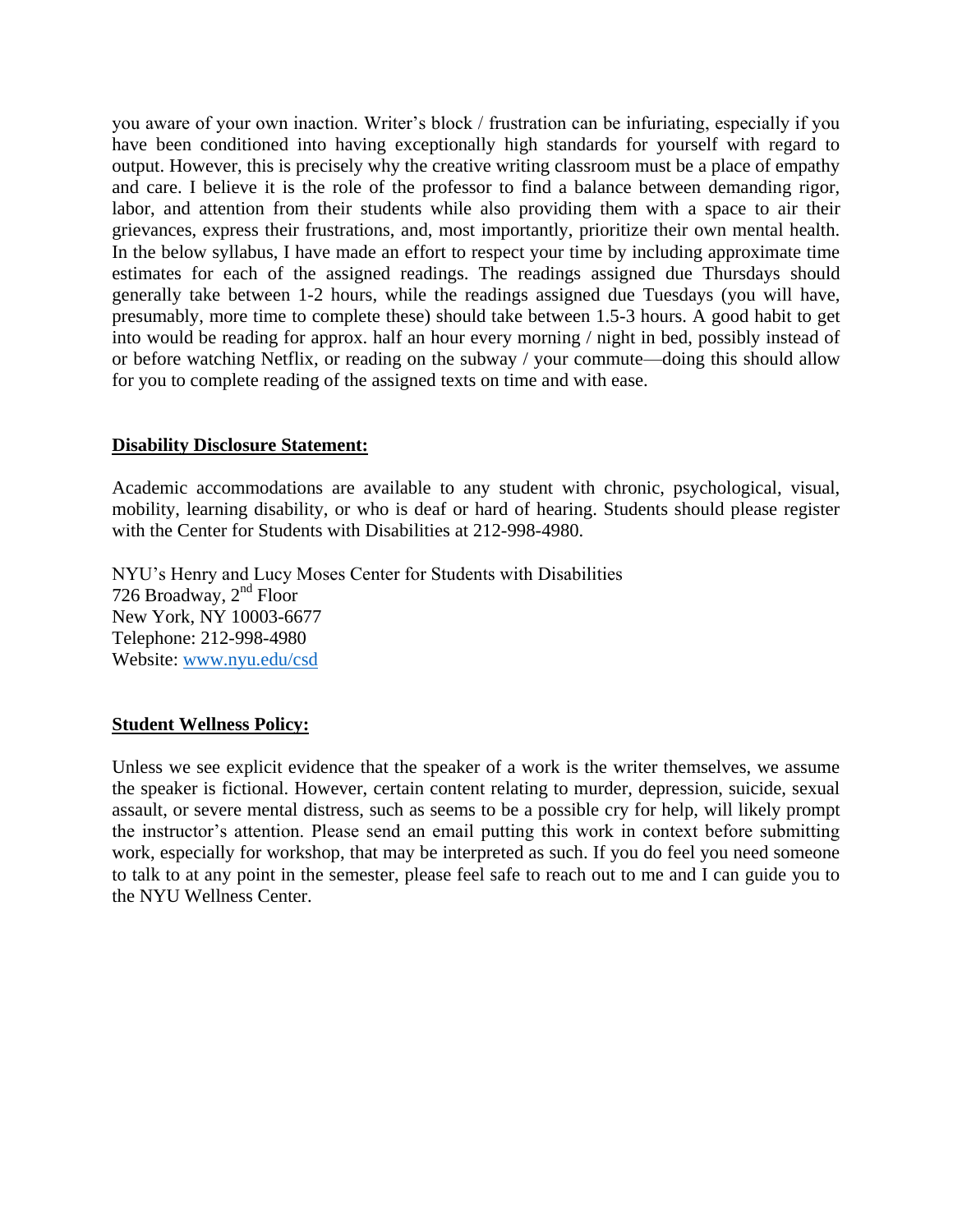## **Tentative Class Schedule**

*\*Note: ERT = Estimated Reading Time*

#### **Unit One: Literature as Conversation and Ancestry**

Tuesday, January 25<sup>th</sup>: ERT: 60-90 min.

Come to class having read the syllabus in its entirety. Be prepared to ask any relevant questions. I would like to avoid going over the syllabus as a class in its entirety. Please feel free to email me questions about the syllabus at any point throughout the semester. If more than one person ever has the same question, I will address the class as a whole to ensure this everyone is on the same page. Please also come having read the following and be ready to discuss.

[Searching for Gwendolyn Brooks](https://www.theparisreview.org/blog/2021/02/16/searching-for-gwendolyn-brooks/) | Bernard Ferguson ERT: 10-20 min. [We Real Cool](https://www.poetryfoundation.org/poetrymagazine/poems/28112/we-real-cool) | Gwendolyn Brooks  $ERT: < 5 min.$ [The Golden Shovel](https://www.poetryfoundation.org/poems/55678/the-golden-shovel) | Terrance Hayes ERT: 5-10 min. *selections from* Wicked Enchantment | Wanda Coleman & Terrance Hayes ERT: 10-20 min. Sonnet for Wanda C | Terrance Hayes ERT:  $<$  5 min. *selections from* American Sonnets for my Past and Future Assassin | Terrance Hayes ERT: 10-15 min.

*Writing Prompt:* What are your obsessions? To what, or whom, do you owe your lineage?

Thursday, January  $27^{\text{th}}$ : ERT: 60-90 min.

I do not anticipate that we will finish discussing the above texts on Tuesday, and so we will finish discussing Tuesday's texts today. Please also come to class having read the following and be prepared to discuss.

To Float in the Space Between (pg. 1-61) | Terrance Hayes ERT: 60-90 min.

*Writing Prompt:* TBA

Tuesday, February  $1^{st}$ : ERT: 90-120 min. Please come to class ready to discuss the following.

To Float in the Space Between (pg.  $62 - 169$ ) | Terrance Hayes ERT: 90-120 min.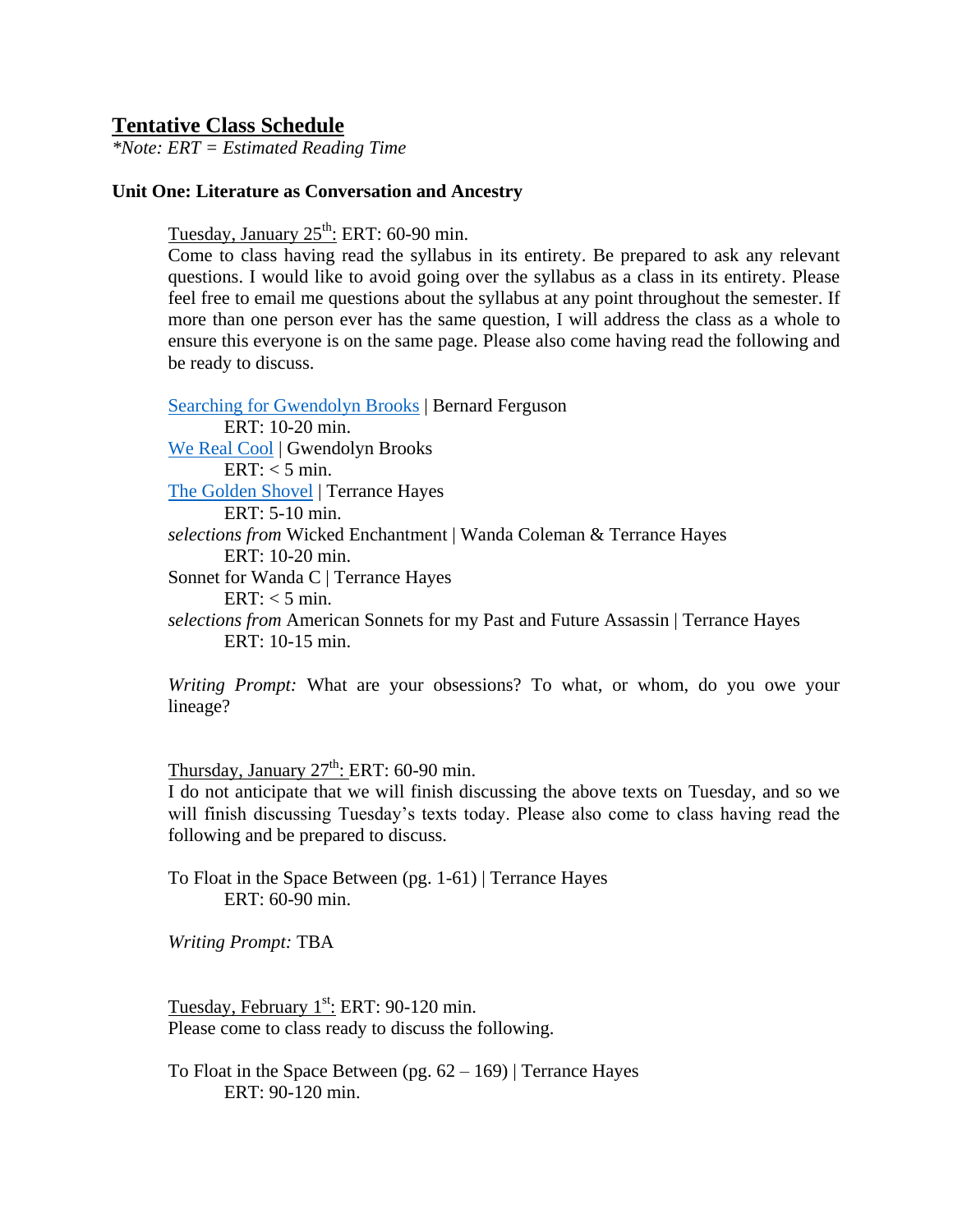*Writing Prompt:* TBA

Thursday, February  $3^{\text{rd}}$ : ERT: 60 – 90 min.

We will spend the first ~30 minutes finishing our discussion on "To Float...," and the rest of the class will be spent discussing Anne Carson's The Glass Essay, wrapping up our brief unit on understanding literature as conversation and ancestry. However, this concept is being introduced at the beginning of the semester because it is one essential to understanding quite literally every single work of literature. Influence is omnipresent and must be recognized and celebrated. Additionally, the texts assigned in this unit (although this is hopefully the case with all of the texts assigned in this class) should help provide an idea for how to structure a final project, specifically one that responds to one or more of the texts we discussed in class. With this in mind, please come to class having read the following and be prepared to discuss.

To Float in the Space Between (pg.  $170 - 199$ ) | Terrance Hayes ERT: 30-45 min. [The Glass Essay](https://www.poetryfoundation.org/poems/48636/the-glass-essay) | Anne Carson ERT: 25-40 min.

*Writing Prompt:* TBA

#### **Unit Two: Writing the Poem**

Tuesday, February 8<sup>th</sup>: ERT: 45-90 min.

This week will be dedicated to strategies of line breaking. How are lines being broken in contemporary poetry? Today's assigned text is the entirety of Anne Carson's "Beauty of the Husband," which has on its opening pages a quote: "Use delay instead of picture or painting— / a delay in glass / as you would say a poem in prose or a spittoon in silver." Pay attention to the use of line breaking in order to perform some sort of delay. Think also about the different kinds of delays that occur in the text, as well as with the texts assigned on Thursday. With this in mind, please come to class having read the following and be ready to discuss.

Beauty of the Husband | Anne Carson ERT: 45-90 min.

*Writing Prompt:* TBA

Thursday, February  $10^{th}$ : ERT: 45-75 min.

Keeping the concept of the line break as delay and / or pacesetting in mind (as discussed on Tuesday), please read the following selected poems. Please come ready to discuss.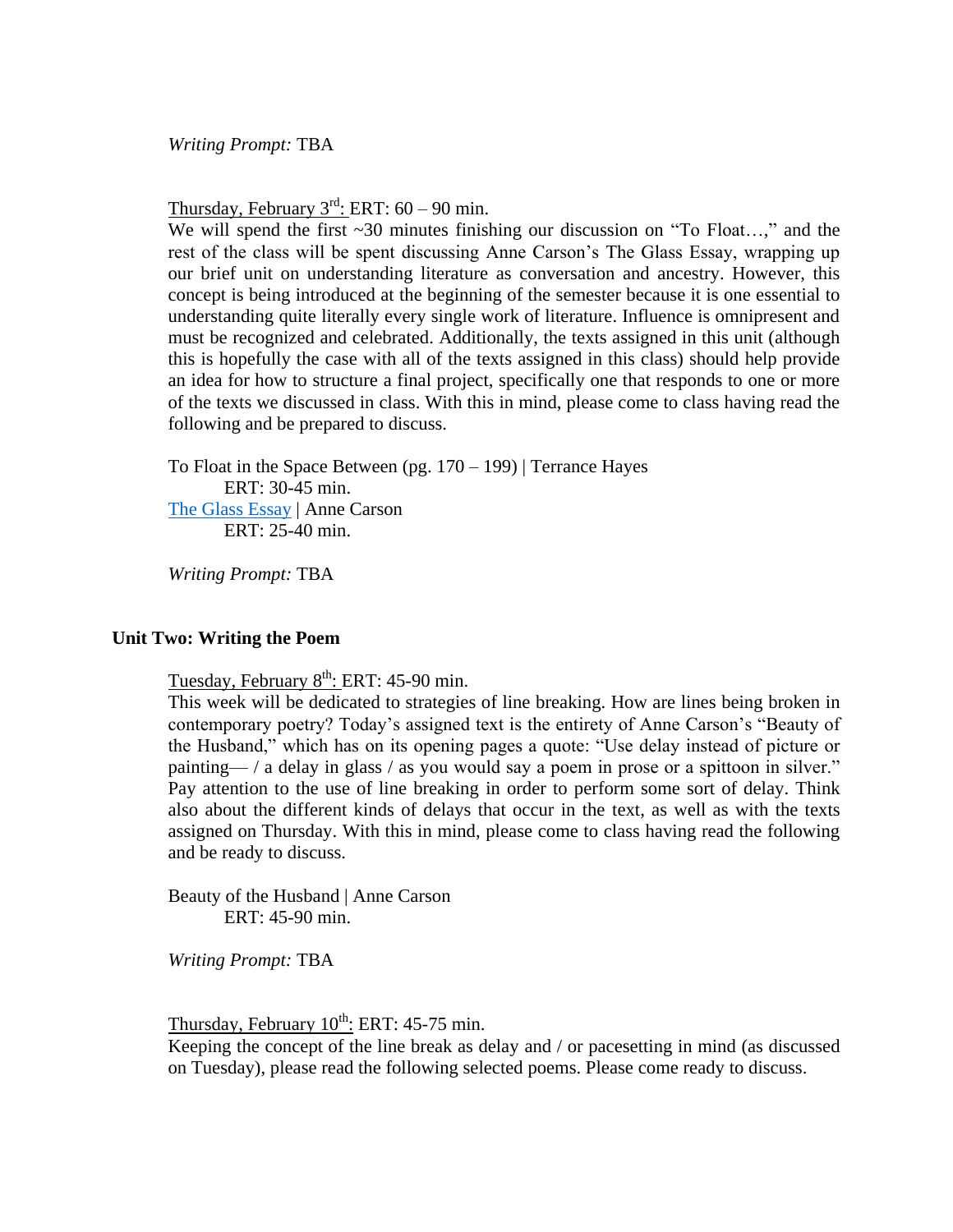[Poem \[Lana Turner Has Collapsed\]](https://www.poetryfoundation.org/poems/57556/poem-lana-turner-has-collapsed) | Frank O'Hara [The Day Lady Died](https://www.poetryfoundation.org/poems/42657/the-day-lady-died) | Frank O'Hara [Before I Let You In On Frank O'Hara](https://twitter.com/BaileyC213/status/1356472183187525632?s=20) | Zein Sa'dedin *selections from* Mortal Trash | Kim Addonizio *selections from* The Unfollowing | Lyn Hejinian [People Are A Living Structure Like A Coral Reef](https://twitter.com/Paige_M_Lewis/status/1074490584180645888?s=20) | Heather Christle [Pity the Bathtub Its Forced Embrace of the Human Form](https://www.poetryfoundation.org/poems/51614/pity-the-bathtub-its-forced-embrace-of-the-human-form) | Matthea Harvey [Lines](https://twitter.com/BaileyC213/status/1326579999705600001?s=20) | Anne Carson [ode to the flute](https://www.poetryfoundation.org/poems/156274/ode-to-the-flute) | Ross Gay [We Lived Happily During the](https://www.poetryfoundation.org/poems/91413/we-lived-happily-during-the-war) War | Ilya Kaminsky

*Writing Prompt:* Write a poem utterly devoid of meaning, but one that sounds pretty, one whose rhythm is ruled by its lineage.

Tuesday, February 15<sup>th</sup>:

Today's focus will be on long poems. What does it mean to insist upon space? To what extent is the long poem inherently an "experimental" form? Please keep these questions in mind as you read the following and come to class prepared to discuss. Also, keep in mind that a 20-30 page long poem would make for an INCREDIBLE final project.

[Broken Ode for the Epigraph](https://tinhouse.com/broken-ode-for-the-epigraph/) | Tiana Clark [Indeed Hotter For Me Are the Joys of the Lord](https://www.missourireview.com/tiana-clark-indeed-hotter-for-me-are-the-joys-of-the-lord/) | Tiana Clark [Death Project \[Poem\]](https://aprweb.org/poems/death-project-poem) | Rachel Zucker [Hey Allen Ginsberg…](https://www.poetryfoundation.org/poems/53357/hey-allen-ginsberg-where-have-you-gone-and-what-would-you-think-of-my-drugs) | Rachel Zucker spoon | Ross Gay [Upon Reading That Eric Dolphy Transcribed…](https://www.poetryfoundation.org/poetrymagazine/poems/58805/upon-reading-that-eric-dolphy-transcribed-even-the-calls-of-certain-species-of-birds) | John Murillo [Detail of the Rice Chest](https://harpers.org/archive/2021/02/detail-of-the-rice-chest-monica-youn/) | Monica Youn [Study of Two Figures \(Agave / Pentheus\)](https://yalereview.org/article/study-two-figures-agavepentheus) | Monica Youn [The Palace](https://www.newyorker.com/books/poems/kaveh-akbar-the-palace) | Kaveh Akbar

*Writing Prompt:* Lean into length.

Thursday, February  $17^{\text{th}}$ :

You guessed it! With long poems being discussed on Tuesday, today's focus will be entirely on short poems. When is a shorter form appropriate? How do we find the courage to suddenly stop? Come to class prepared to share your reactions to the following poems.

Red | Mary Ruefle Little Fable | Franz Kafka There Is Absolutely Nothing Lonelier | Matthew Rohrer On the Night Stand, a Bowl of Fabric Roses | Taneum Bambrick First Year | Carole Bromley Foreclosure | Lorinne Niedecker Grief | Amaud Jamaul Johnson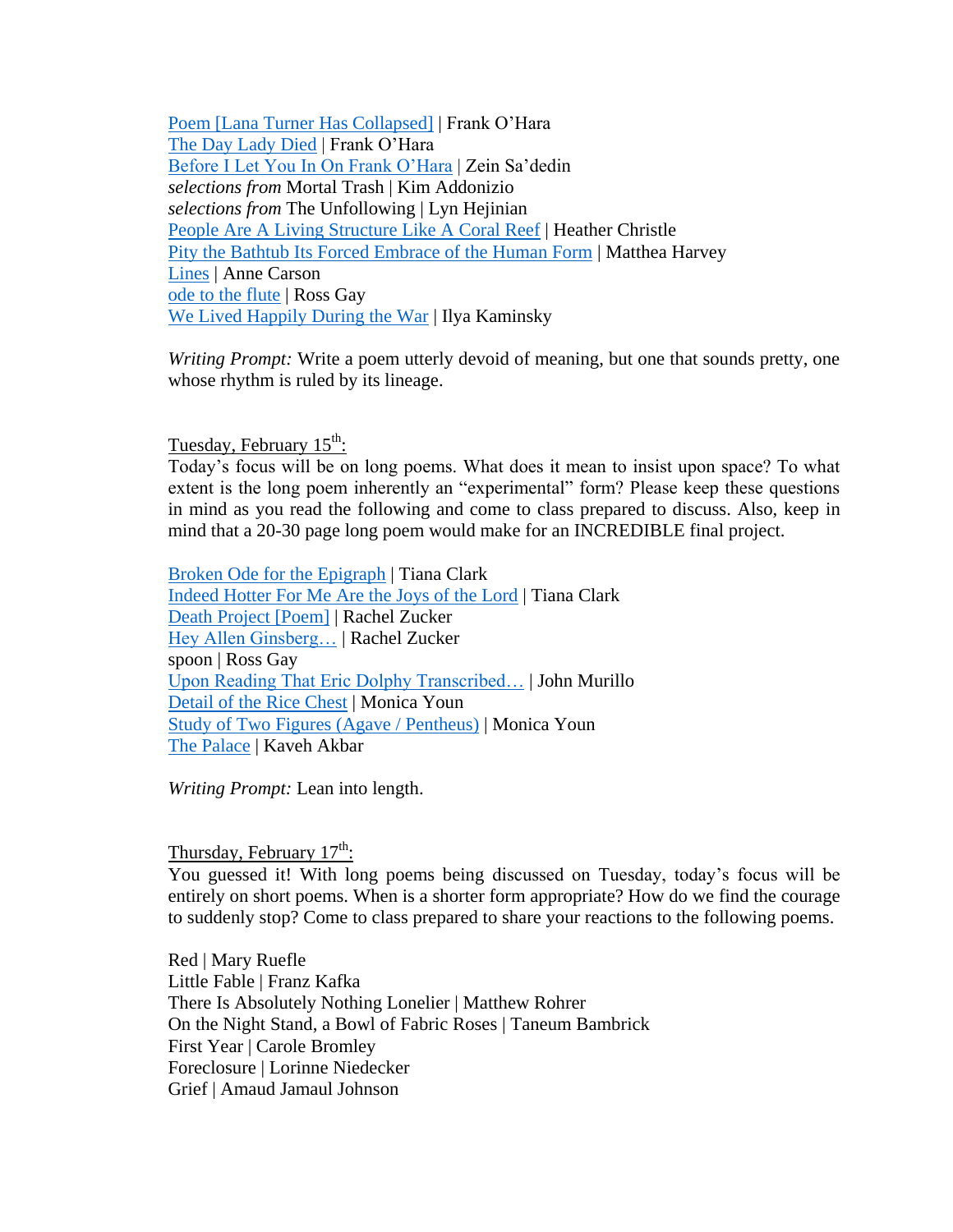Hummingbird on the Porch | Ray Gonzalez A Cottony Fate | Jane Hirschfield When I Was Still a Poet | Tishani Doshi The 4<sup>th</sup> Day After Quitting Cigarettes | Noelle Kocot How to Not Be a Perfectionist | Molly Brodak Keeping Things Whole | Mark Strand Highway 90 | Linda Gregg

*Writing Prompt:* Write a poem given the constraints of Twitter: 280 characters or less.

Tuesday, February 22<sup>nd</sup>:

This is our last day studying poetry, specifically. To celebrate this, I have compiled a lengthy document of some of my most favorite poems. It is my hope that, by now, each of you will be fluent in a sort of "vocabulary," with regards to how to articulate what it is exactly about a poem that you find appealing. For class today, please go through the distributed packet of poems and select at least 3-5 poems that stand out to you as especially impactful or strong. Take notes on them, and be prepared to discuss them for approximately 5 minutes. In class, everyone will share a poem they enjoyed as well as why they enjoyed it. No one is allowed to repeat a poem.

Bailey Plays The Hits!: A Packet of Bailey's Favorite Poems | Various Authors

*Writing Prompt:* Write a poem.

#### **Unit Three: Writing as Documentation / Writing Through a Moment**

## Thursday, February 24<sup>th</sup>:

Please come to class having read the following and be ready to discuss. Consider especially the lyric quality with which Darwish details his days, how he complicates and validates emotions such as rage, sorrow, longing, and other responses to a newly realized mundanity.

Memory for Forgetfulness | Mahmoud Darwish trans. Ibrahim Muhawi

*Writing Prompt:* Consider how Darwish writes about coffee. Write lyrically about one of your obsessions, which you may have located earlier in the semester, as part of a different writing prompt, or not at all.

Tuesday, March 1<sup>st</sup>:

Memory for Forgetfulness | Mahmoud Darwish trans. Ibrahim Muhawi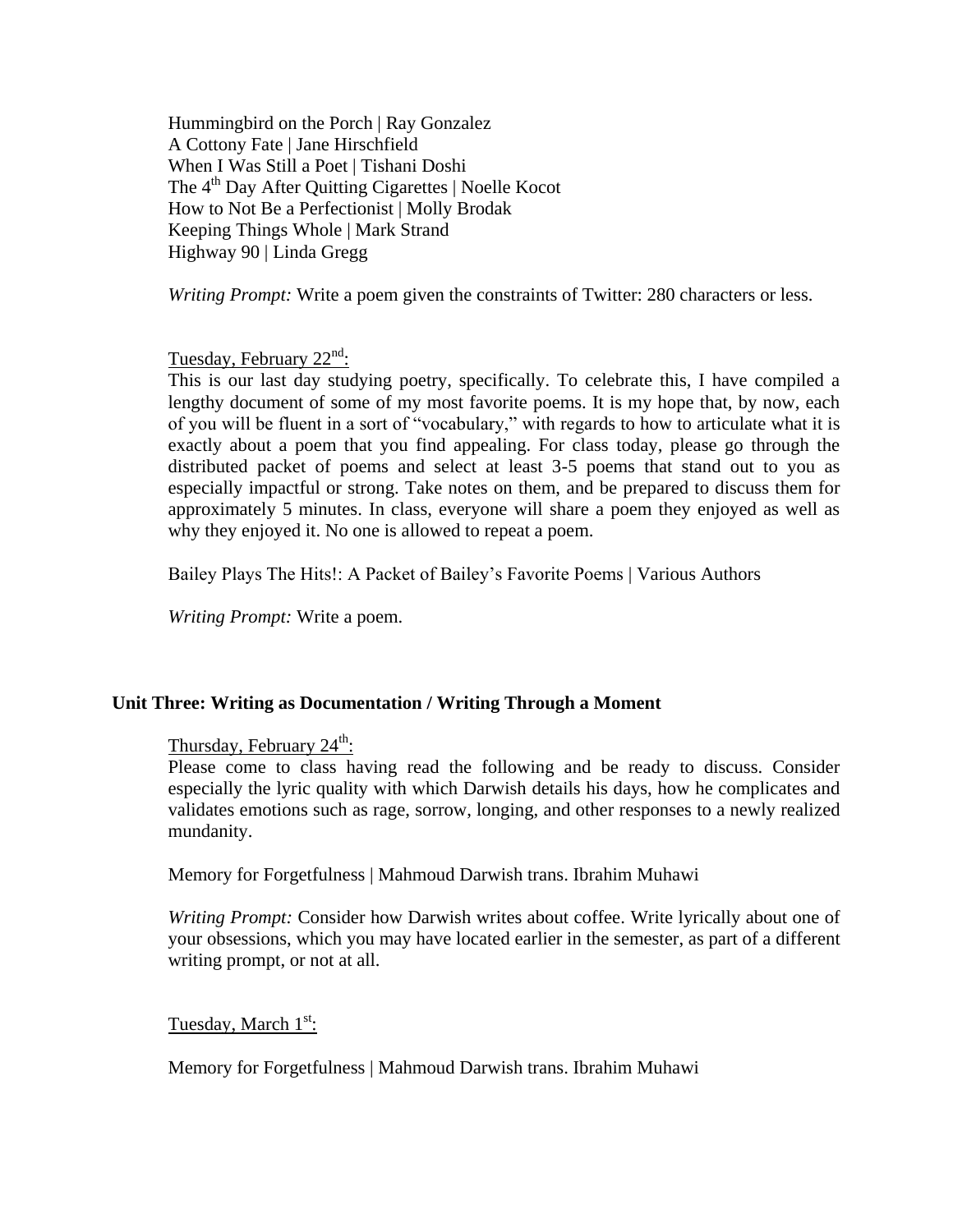*Writing Prompt:* TBA

Thursday, March 3<sup>rd</sup>:

What does Anne Boyer mean when she talks about "breast cancer's formal questions"? How does the tone switch from the Prologue to Chapter One? What purpose does this divide serve?

The Undying (pg. 1-44) | Anne Boyer

*Writing Prompt:* Read the first paragraph on page 25. Develop a theory of toxic love, of satisfiable and reckless longing, of inability to say goodbye. Consider, if you'd like, such a theory's formal questions.

Tuesday, March 8<sup>th</sup>:

The Undying (pg. 45-202)| Anne Boyer

*Writing Prompt:* TBA

Thursday, March 10<sup>th</sup>:

The Undying (pg. 203-291) | Anne Boyer

*Writing Prompt:* TBA

## Tuesday, March 22<sup>nd</sup>:

Please spend Spring break relaxing and reading. Ghost Of is the shortest book we will be reading this semester, and it can certainly be finished in under an hour. However, it is an extremely rich and delicately crafted text; please come to class after Spring break ready to discuss its formal innovations, its techniques in language, and its documentarian nature. Additionally, please also email me before class with your top five picks for people that you'd like to have in your workshop groups, that way I can create the groups in time for Thursday's class.

Ghost Of | Diana Khoi Nguyen

*Writing Prompt:* Incorporate non-written media into your writing.

Thursday, March 24<sup>th</sup>:

This is our first Progress Check, taking place almost immediately after Spring Break. By this time, a successful, timely, and responsible student will have collected anywhere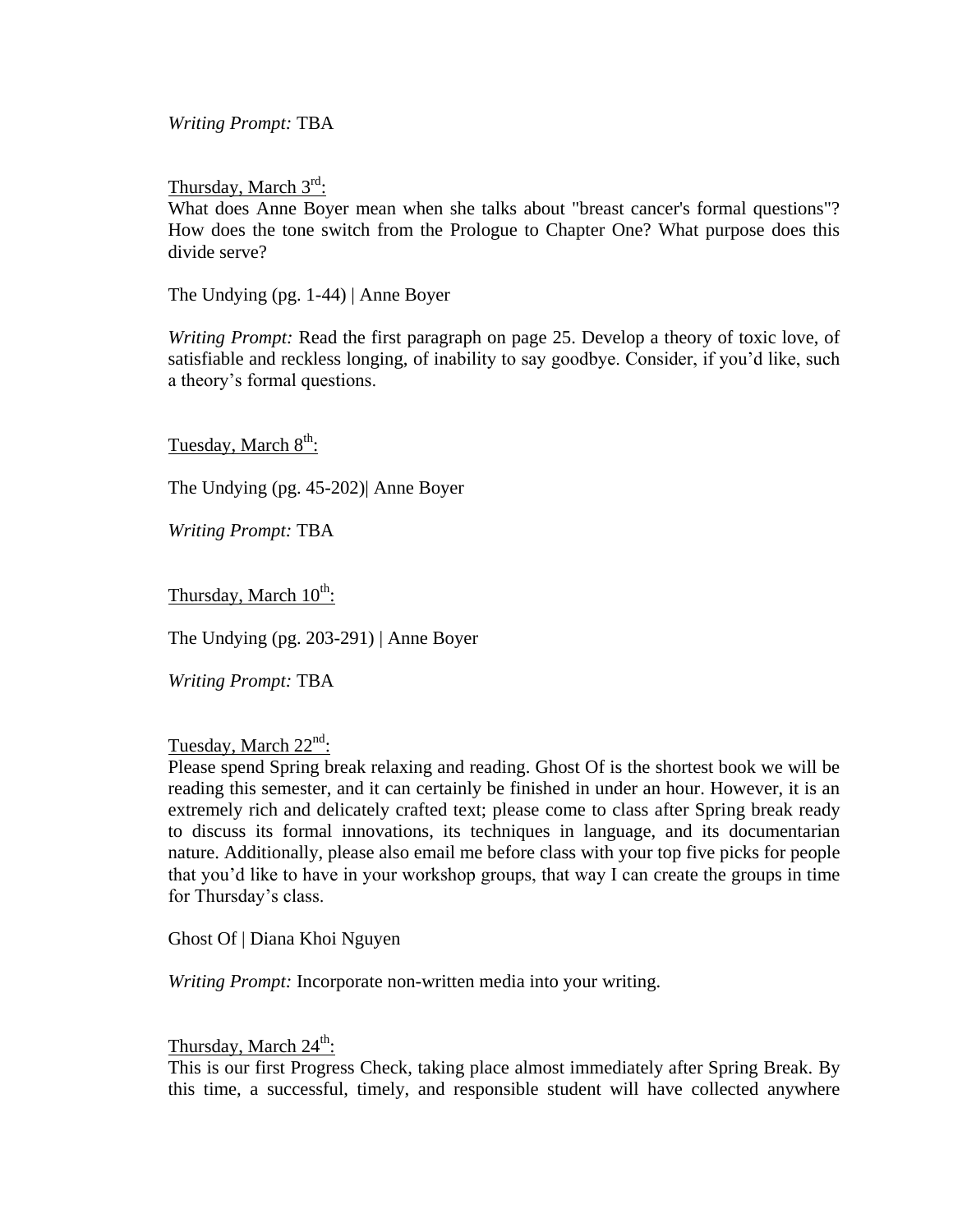between 5-15 pages of "sketches" that they have written throughout the semester; in other words, such a student will be beginning to narrow down precisely what it is they are working towards. Their obsessions will have gained some nuance and clarity (and if they have not, then this Progress Check is an excellent time to do so), and they will be excited to begin working towards a "completed" project.

Progress Check and Workshop

### **Unit Four: Writing the Story**

Tuesday, March 29<sup>th</sup>:

Swing Time (pg.  $1 - 160$ ) | Zadie Smith

*Writing Prompt:* TBA

Thursday, March 31<sup>st</sup>:

Swing Time (pg.  $161 - 282$ ) | Zadie Smith

*Writing Prompt:* TBA

Tuesday, April 5<sup>th</sup>:

Swing Time (pg. 283 – 453)| Zadie Smith

*Writing Prompt:* TBA

## Thursday, April 7<sup>th</sup>:

This is our second progress check. By this point in time, a timely and responsible student will have begun writing a "final draft" of their final project. A theme or idea should be ironed-out and subject to minimal change moving forward. Having an outline of the final project, as well as a couple "sketches" that provide examples of what the outline details, is a great place to be.

Progress Check and Workshop

Tuesday, April 12<sup>th</sup>:

[Notes from Underground](http://columbiajournal.org/notes-from-underground/) | Hannah Seidlitz No More Than A Bubble | Jamel Brinkley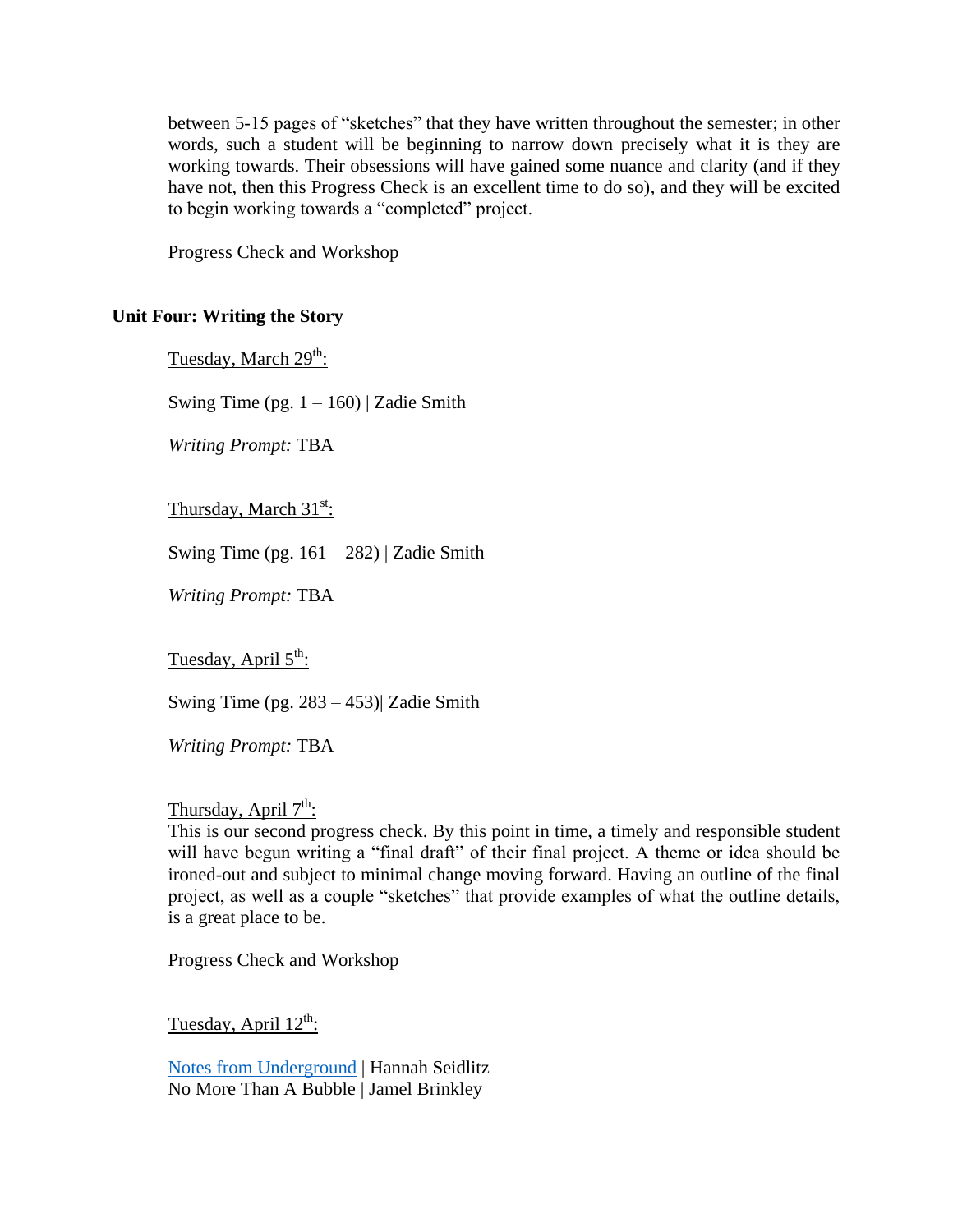### *Writing Prompt:* TBA

## Thursday, April 14<sup>th</sup>:

[The Incredible and Sad Tale of Innocent Eréndira](https://www.esquire.com/news-politics/news/a28381/erendira-and-her-heartless-grandmother/) | Gabriel García-Márquez

ERT: 45-70 min. Selected Flash Fictions | K-Ming Chang ERT: 25-40 min.

*Writing Prompt:* TBA

## Tuesday, April 19<sup>th</sup>:

This is our third progress check. By this point in time, a timely and responsible student will have a detailed outline of what their final project will entail, begun writing it, and met with me at least once during office hours to discuss their artistic / creative ambitions. That student will have also listened intently to the feedback they received during the second progress check and come to class with a refined vision of their completed project, having completed anywhere between 20-40% of their final draft.

Progress Check and Workshop

Thursday, April  $21^{st}$ :

[Inventory](https://lithub.com/inventory/) | Carmen Maria Machado [Flood](https://americanshortfiction.org/flood/) | Keenan Walsh

*Writing Prompt:* TBA

#### **Unit Five: Writing the Essay**

Tuesday, April 26<sup>th</sup>:

Today is our first day studying essays / nonfiction. Please come to class having read the following. Please pay particular attention to how the below writers construct their arguments, such as the subdivision of their arguments and their general tone.

The Gender of Sound | Anne Carson [What is a White Man?](https://chesnuttarchive.org/item/ccda.works00039) | Charles Chesnutt

*Writing Prompt:* TBA